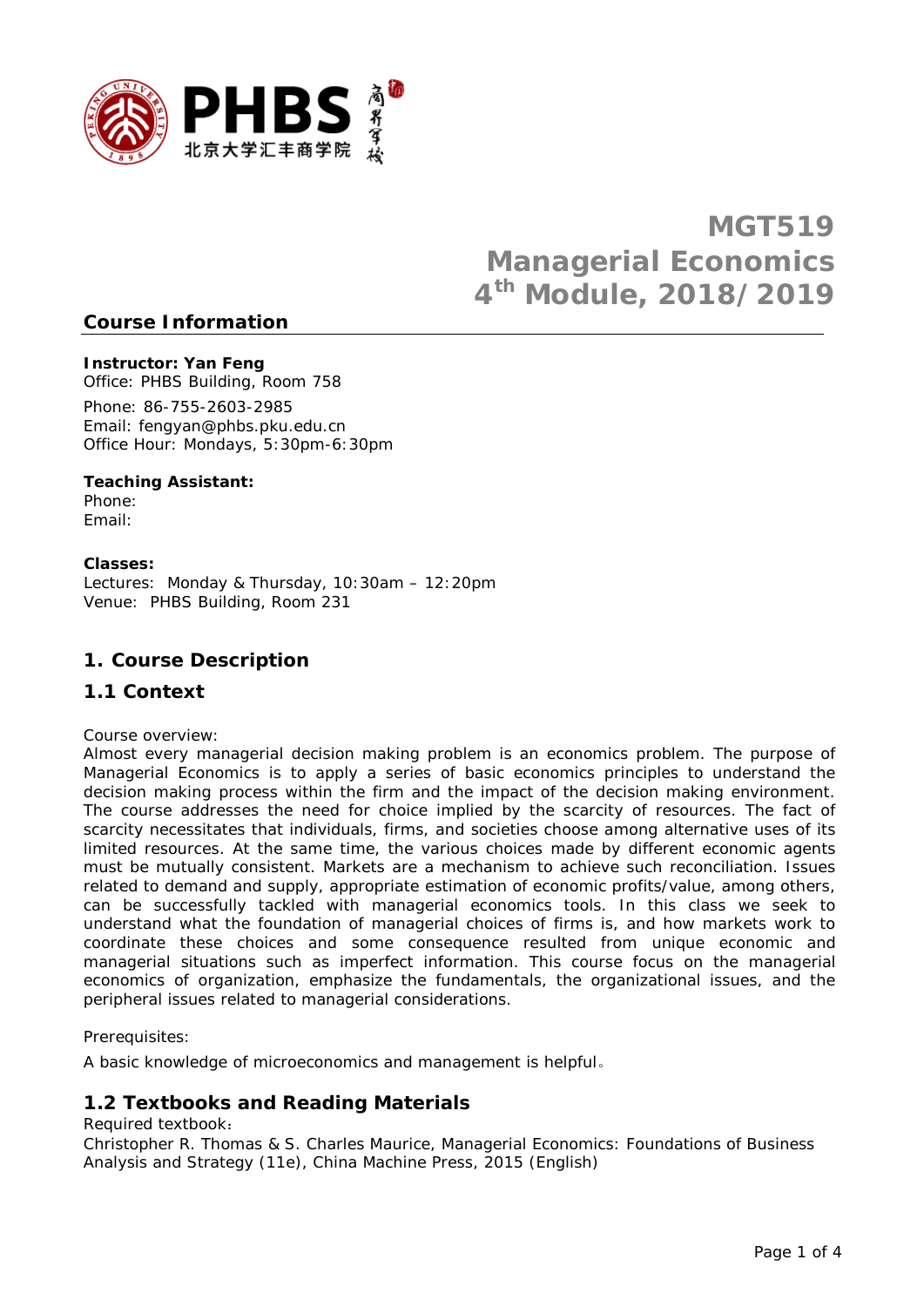# **2. Learning Outcomes**

# *2.1 Intended Learning Outcomes*

| <b>Learning Goals</b>                                                   | <b>Objectives</b>                                                                                                                                                                                                     | <b>Assessment (YES</b><br>with<br>details<br>or.<br>NO) |
|-------------------------------------------------------------------------|-----------------------------------------------------------------------------------------------------------------------------------------------------------------------------------------------------------------------|---------------------------------------------------------|
| 1. Our graduates will be<br>effective                                   | 1.1. Our students will produce quality<br>business and research-oriented documents.                                                                                                                                   | Yes; business<br>cases analysis                         |
| communicators.                                                          | 1.2. Students are able to professionally<br>present their ideas and also logically explain<br>and defend their argument.                                                                                              |                                                         |
| 2. Our graduates will be<br>skilled in team work and<br>leadership.     | 2.1. Students will be able to lead and<br>participate in group for projects, discussion,<br>and presentation.<br>2.2. Students will be able to apply                                                                  |                                                         |
| 3. Our graduates will be<br>trained in ethics.                          | leadership theories and related skills.<br>3.1. In a case setting, students will use<br>appropriate techniques to analyze business<br>problems and identify the ethical aspects,<br>provide a solution and defend it. |                                                         |
|                                                                         | 3.2. Our students will practice ethics in the<br>duration of the program.                                                                                                                                             | Yes                                                     |
| 4. Our graduates will<br>have a global<br>perspective.                  | 4.1. Students will have an international<br>exposure.                                                                                                                                                                 |                                                         |
| 5. Our graduates will be<br>skilled in problem-<br>solving and critical | 5.1. Our students will have a good<br>understanding of fundamental theories in<br>their fields.                                                                                                                       | Yes; embedded<br>test                                   |
| thinking.                                                               | 5.2. Our students will be prepared to face<br>problems in various business settings and<br>find solutions.                                                                                                            | Yes; business<br>cases analysis                         |
|                                                                         | 5.3. Our students will demonstrate<br>competency in critical thinking.                                                                                                                                                | Yes; business<br>cases analysis                         |

### *2.2 Course specific objectives*

The basic objective of this course is to familiarize the students with the approach, language and techniques of managerial economics. More specifically, this course has two objectives:

- Develop specific tools quantitative as well as broadly analytical that are useful for assessing basic managerial economics problems.
- Instill the unique "economic point of view" on each student. This point of view is extremely powerful and has proven to be a useful analytical perspective in many circumstances, including business decision making at the highest level.

### *2.3 Assessment/Grading Details*

| Participation            |     |  |
|--------------------------|-----|--|
| Case 1 (individual)      | 10% |  |
| Case 2 (group)           | 20% |  |
| Case 3 (group)           | 15% |  |
| Final exam (closed book) |     |  |

# *2.4 Academic Honesty and Plagiarism*

It is important for a student's effort and credit to be recognized through class assessment. Credits earned for a student work due to efforts done by others are clearly unfair. Deliberate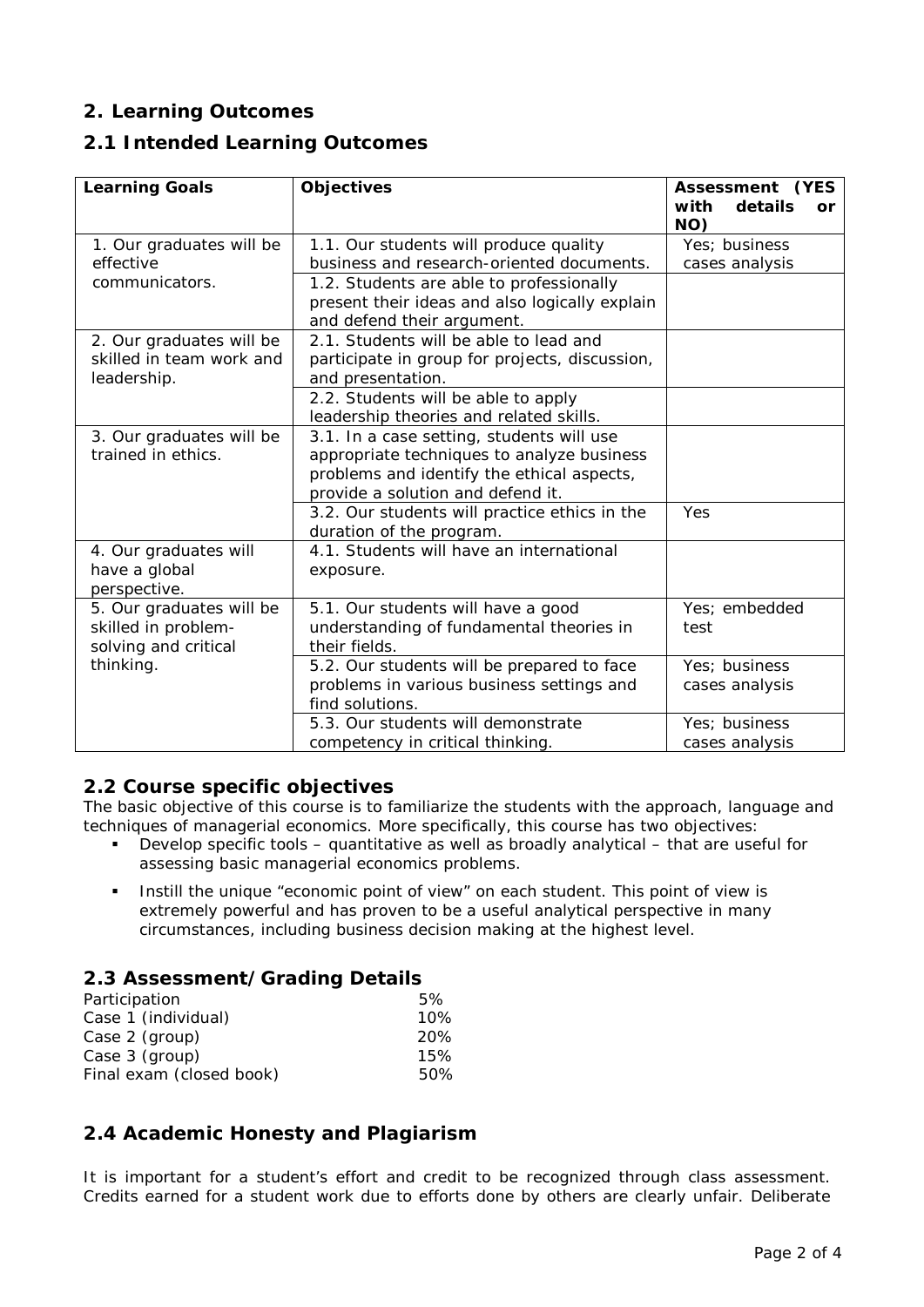dishonesty is considered academic misconducts, which include plagiarism; cheating on assignments or examinations; engaging in unauthorized collaboration on academic work; taking, acquiring, or using test materials without faculty permission; submitting false or incomplete records of academic achievement; acting alone or in cooperation with another to falsify records or to obtain dishonestly grades, honors, awards, or professional endorsement; or altering, forging, or misusing a University academic record; or fabricating or falsifying of data, research procedures, or data analysis.

All assessments are subject to academic misconduct check. Misconduct check may include reproducing the assessment, providing a copy to another member of faculty, and/or communicate a copy of this assignment to the PHBS Discipline Committee. A suspected plagiarized document/assignment submitted to a plagiarism checking service may be kept in its database for future reference purpose.

Where violation is suspected, penalties will be implemented. The penalties for academic misconduct may include: deduction of honour points, a mark of zero on the assessment, a fail grade for the whole course, and reference of the matter to the Peking University Registrar.

For more information of plagiarism, please refer to *PHBS Student Handbook*.

# **3. Topics and Teaching Schedule**

### **3.1. Topics**

**1. Introduction** Managerial economics Firm and market

#### **2. Demand Analysis**

Consumer theory Demand **Elasticity** 

#### **3. Production, costs, and firm boundary**

Short run production Supply Long run production Economic costs Economies of scale Economies of scope Learning effect/experience curve

#### **4. Market power**

Monopoly Monopolistic competition Pricing with market power

#### **5. Strategic decision**

Game theory basics Oligopoly market

#### **6. Organization and incentives**

Moral hazard and principle-agent problem Adverse selection